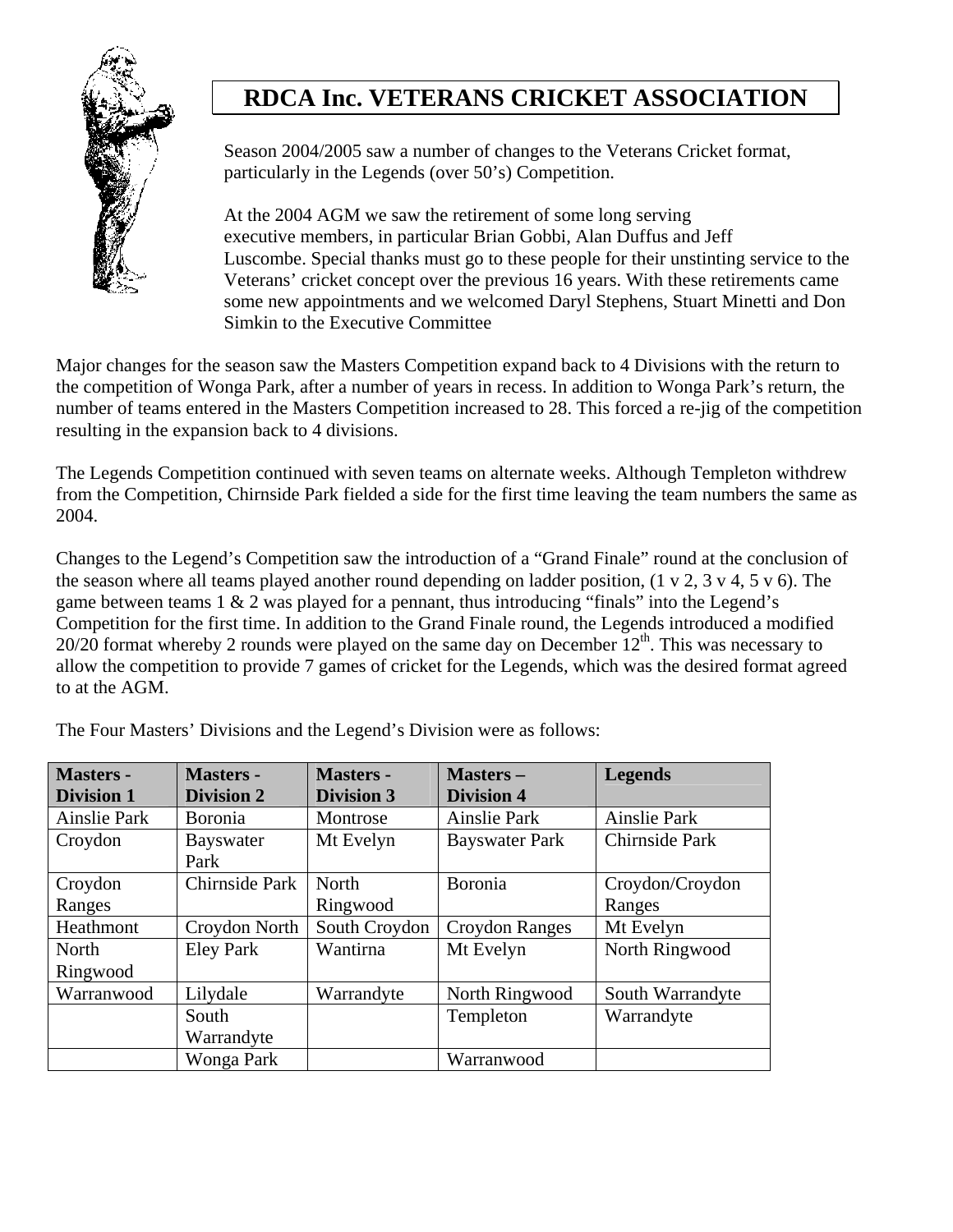

The season commenced in glorious weather on  $17<sup>th</sup>$  October with the first round of the Legend's Competition. The Masters followed on 24<sup>th</sup> October and then the weather conspired against us to wash out round 2 for both the Masters and Legends. After that the remainder of the season was played out with no weather interruptions.

As in past seasons, all Divisions in the Masters' were keenly contested and ladder positions, particularly positions 3 , 4, 5 & 6 were not decided until the final round and came down to percentages in Divisions 2 and 4.

The Master's semi finals were played on  $20<sup>th</sup>$  February with the major surprise being Division 1, where the 2 top sides were beaten in their respective semi's and teams 3 & 4 went through to the Grand Final. In all other divisions, teams 1 & 2 made it through to the Grand Finals.

#### **Masters Grand Final Results played 27th February 2005.**

Division 1 – Bill Dean Trophy – played at Quambee Reserve No.1 **Warranwood** 7/148 defeated Ainslie Park 10/147

Division 2 – Ken Johnston Trophy – played at Wonga Park **Wonga Park** 8/191 defeated South Warrandyte Hawks 10/143. Wonga Park went through the season undefeated – a terrific effort in their first year back in the Competition.

Division 3 – played at Warrandyte **Warrandyte** 5/128 defeated North Ringwood 5/126

Division 4 – Max Brown Trophy – played at Quambee Reserve No. 2 **Ainslie Park** 5/179 defeated Warranwood 8/174

At the conclusion of each Grand Final, pennants were presented to the winning teams with the actual trophy presentations being made on the night of the Annual Dinner

### **Legends "Grand Finale" played 20th February 2005**

Although there are no finals for the Legends Competition it was agreed that the Grand Finale play off between teams one and two would be for the title of Premier and the winner would be awarded a premiership pennant.

Result **Mt Evelyn** 5/156 defeated South Warrandyte Hawks 10/105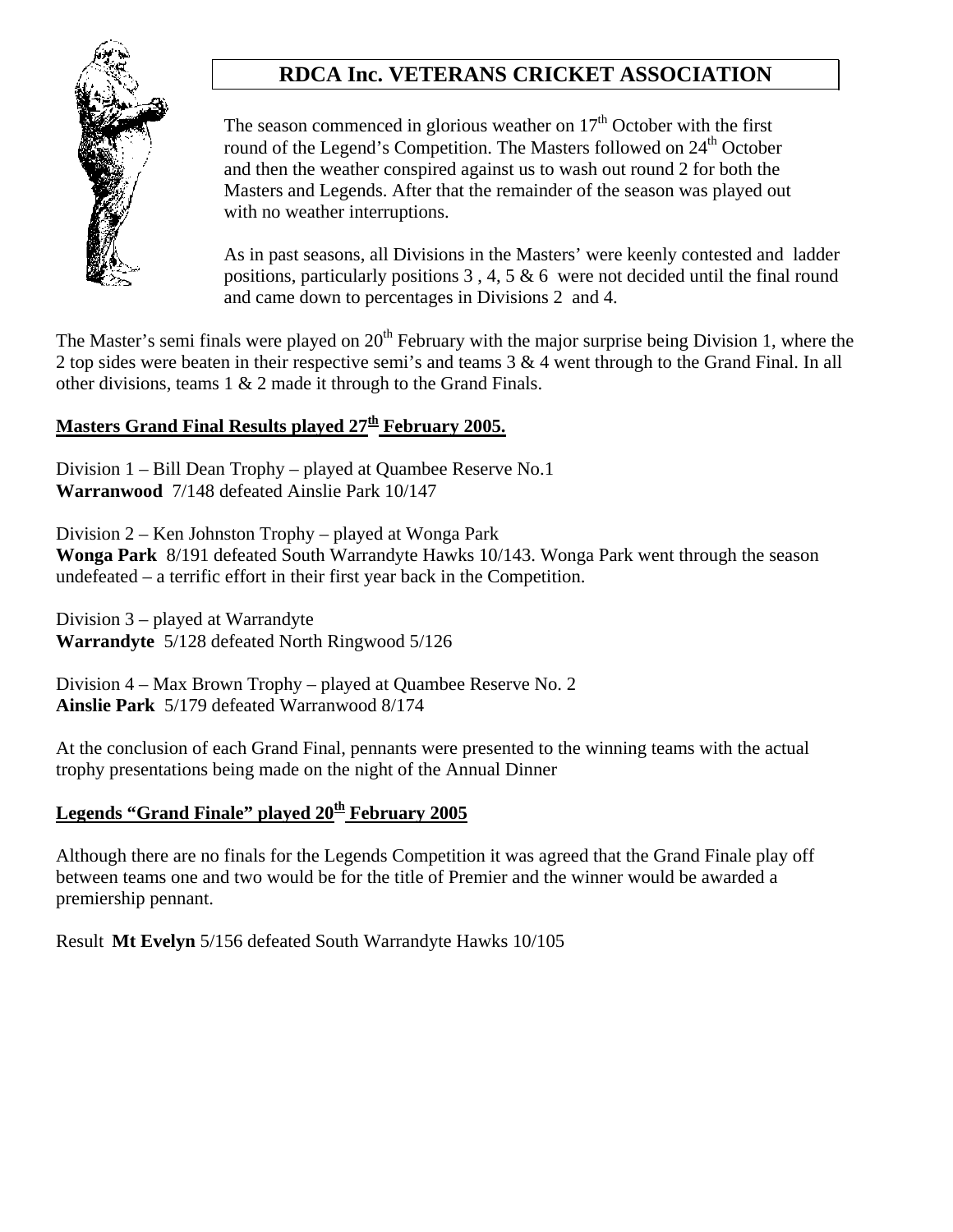

### **Inter association Games**

 Four inter association games were played this year against the Ferntree Gully Cricket Association and the Box Hill Reporter Association.

Box Hill Reporter Cricket Association played 19<sup>th</sup> December 2004

| <b>Masters Played at Surrey Park:</b>  | <b>RDCA</b> 4/79 defeated BHRDC 10/78<br>Bowling M Algie 3/16, N Foden 3/5 Batting N Mitchell 40 retired                          |
|----------------------------------------|-----------------------------------------------------------------------------------------------------------------------------------|
| Legends Played at Mont Albert Reserve: | <b>BHRDC</b> 5/139 defeated RDCA 6/137<br>Bowling N Young 1/10 (6 overs), R Hedrick 1/17 (6 overs)<br>Batting P Rogers 40 retired |
|                                        | Ferntree Gully Cricket Association played 26 <sup>th</sup> January 2005                                                           |
| Mactore Dlaved at Rayswater            | <b>DDCA</b> $0/130$ tied with Ferntree Gully $6/130$                                                                              |

Masters Played at Bayswater: **RDCA** 9/139 tied with Ferntree Gully 6/139. Bowling B Williams 1/11, M Algie 0/15 (six Overs) BattingK Hudson 29, N Foden 29, C Farrington 27 not out

This was a particularly exciting game with the RDCA requiring a six off the last ball to win and Chris Farrington's shot falling only six inches short of the boundary to force a tie

| Legends Played at Bayswater: | <b>RDCA</b> 4/198 defeated Ferntree Gully 7/120                  |
|------------------------------|------------------------------------------------------------------|
|                              | Bowling R Hedrick 2/11, G Seymour 2/8                            |
|                              | Batting A Thatcher 40 retired, S Pascoe 42 retired, S Goodman 37 |

Congratulations should go to those players who gave up their time, particularly the Australia Day weekend, to represent the RDCA in these representative games. I know from first hand experience that all players thoroughly enjoyed the honour of playing representative cricket for the RDCA. Special thanks should also go to the Selectors ( Ken Johnston, Jim Dean and Wayne McCrimmon ) and team coordinators for ensuring that the RDCA fielded competitive sides in all games. Thanks also to Ray Dean & Harry Sandford for their scoring contributions.

### **Veterans Annual Dinner Night**

The Presentation Dinner night was held at Bramleigh Receptions. Approximately 90 attended this evening, which was very disappointing from the Executive and the Social sub-committee's perspective. Unfortunately the lack of, or very late response by Club Coordinators, puts a lot of unnecessary stress and work on the organising sub-committee.

The people who did attend had a great evening, not only catching up with their own Club members and partners, but also the friends they have made over the many years of Veterans competition. Those Club's that did not attend were billed by the Association for the cost of 2 tickets per Club.